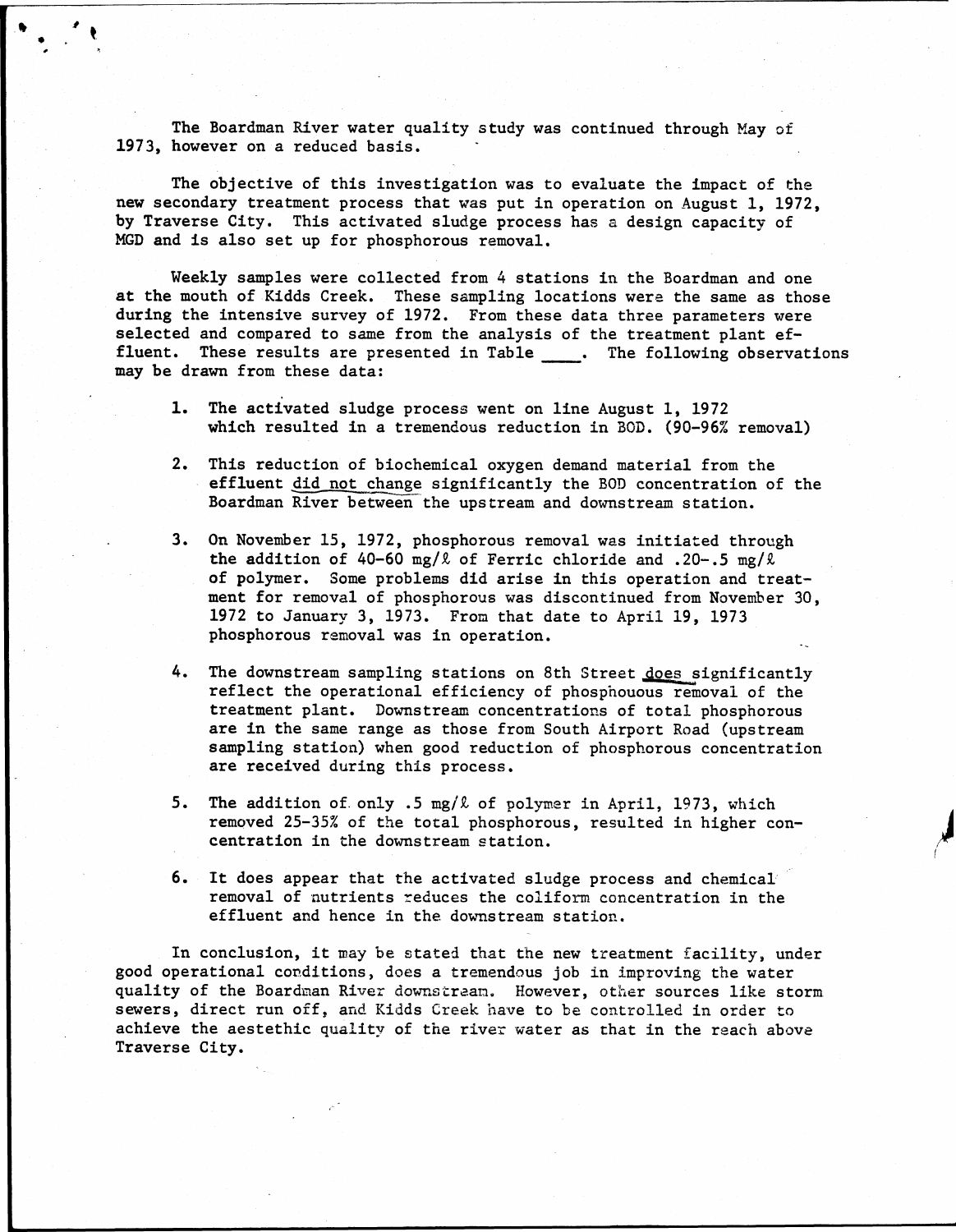An aquatic invertebrate survey was co-ordinated with the water quality study of the Boardman River in 1972.

The objective of this study was an attempt to correlate the diversity index of the aquatic community to water quality parameters. Little or no success has been reported in the literature in the past. The major problems were attributed to systamatics of the invertebrate groups and also the wide range of water quality parameters. Due to the recent workable development of a Water Quality Index (WQI), this above objective was proposed.

Eight stations were selected on the Boardman River at which two basket samplers were placed. Description and location of stations were similar to water quality stations with a couple exceptions.

군 (주

- Station 2 Samplers suspended from Rail Road tressle; far side from treatment plant effluent; substrate sandy; velocity about 1.5 ft/sec.
- Station 3 Same as station 2 except baskets were suspended in area of water that is mixed with effluent from treatment plant; station is located 50 yards down stream from effluent of the Traverse City Waste-Water Treatment Plant.
- Station 4 Samplers suspended from a post, 35 yards downstream from 8th Street Bridge; substrate depositing, slow velocity.
- Station 5 Samplers suspended from old pilings of walk way, 200 yards downstream from Union Street Bridge; substrate sand and gravel; velocity  $1.5 - 2.0$  ft/sec.
- Station 6 Samplers were securred from a submerged log, 150 yards downstream from Front Street Bridge; substrate is sand and silt; velocity  $.6 - .8$  ft/sec.
- Station 7 Sampling baskets suspended from Bartley's foot bridge. Samplers were lost.
- Station 8 Samplers were suspended from Murrays Boat Dock, near mouth of Boardman River; velocity about 1 ft/sec.

Station 1 - 150 yards upstream of South Airport Road; samplers were suspended from a submerged log; substrate sand and gravel; velocity approximately 2 ft/sec. i . $\overline{\phantom{a}}$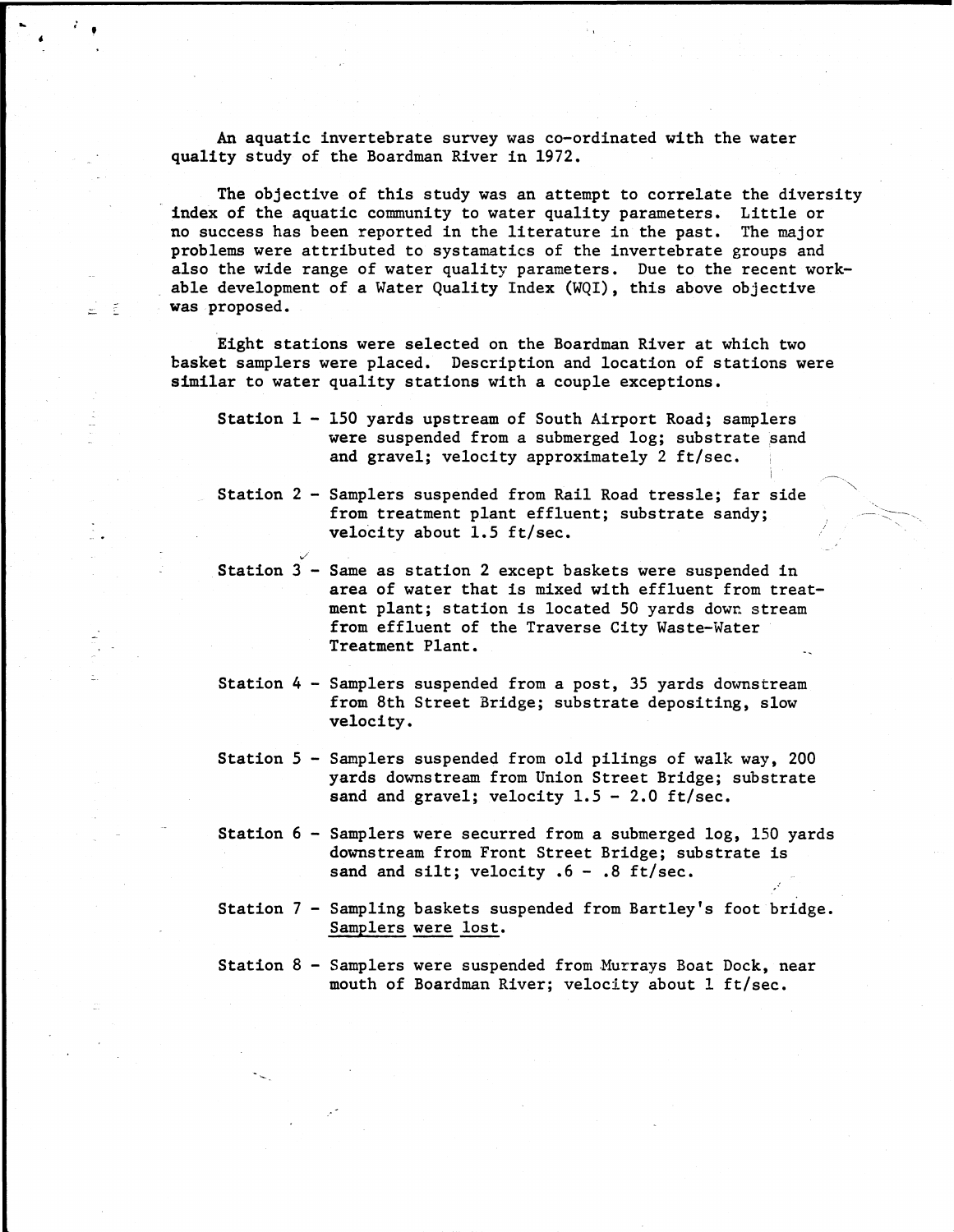## BOARDMAN RIVER - QUANTITATIVE BENTHOS RESULTS-1972

| ORGANISMS:                                   |                  |                                                  |                | SAMPLING STATIONS                          |                |                |                |                |                         |                                       |                  |                    |              |                |
|----------------------------------------------|------------------|--------------------------------------------------|----------------|--------------------------------------------|----------------|----------------|----------------|----------------|-------------------------|---------------------------------------|------------------|--------------------|--------------|----------------|
|                                              |                  | $1_A$ $1_B$                                      | $2_{\rm A}$    | $2_{\rm B}$                                | $3_{\text{A}}$ | $3_{\text{B}}$ | $4_{\rm A}$    | $4_B$          | $5_{\text{A}}$          | $5\text{B}$                           | $6_{\text{A}}$   | $6\mathbf{B}$      | 8A           | $8_{\text{B}}$ |
| Platyhelminthes                              |                  |                                                  |                |                                            |                |                |                |                |                         |                                       |                  |                    |              |                |
| Dugesia microbursalis                        |                  | 16 15                                            |                | 304 207                                    |                | $\overline{2}$ | $\overline{2}$ | 4              | $\mathbf{1}$            | 39                                    | 181              | 25                 |              | 3              |
| Oligochaeta                                  |                  |                                                  |                |                                            |                |                |                |                |                         |                                       |                  |                    |              |                |
| Pseloscolex freyii                           |                  |                                                  | $\frac{2}{2}$  | $\overline{2}$                             |                |                | $\frac{1}{1}$  | $\mathbf{1}$   | $\overline{1}$          | 7<br>$\overline{\mathbf{3}}$          | 6                | 140                |              | 2              |
| Helobdella stagnalis                         |                  |                                                  |                |                                            |                |                |                |                |                         |                                       | $\overline{4}$   | $\mathbf{1}$       | $\mathbf{1}$ |                |
| Isopoda                                      |                  |                                                  |                |                                            |                |                |                |                |                         |                                       |                  |                    |              |                |
| Asellus sp.                                  |                  | $54 - 15$                                        | $\overline{7}$ | $\mathbf{2}$                               | 1              | 11             |                | 62 85          |                         | 34 225                                |                  | 138 244            | 36           | 20             |
| Amphipoda                                    |                  |                                                  |                |                                            |                |                |                |                |                         |                                       |                  |                    |              |                |
| Grangonyx                                    |                  | $\overline{2}$                                   | 10             | $\mathbf{3}$                               |                | 3              |                |                | $\overline{2}$          | 36                                    | 5                | 17                 | 3            | 2              |
| Ephemeroptera                                |                  |                                                  |                |                                            |                |                |                |                |                         |                                       |                  |                    |              |                |
| Centroptilum sp.                             | 72 <sub>2</sub>  | 4                                                |                |                                            |                |                |                |                |                         |                                       |                  | 1                  |              |                |
| Ephermerella dificiense<br>Isonychia bicolor | 8<br>$\mathbf 1$ | $\qquad \qquad \blacksquare$<br>$\boldsymbol{2}$ |                |                                            |                |                |                |                |                         |                                       |                  |                    |              |                |
| Stenonema sp.                                | $-38$            | 12                                               |                |                                            |                |                |                |                |                         |                                       | $\overline{2}$   | 4                  |              |                |
| Neocloeon sp.                                |                  |                                                  |                |                                            |                |                |                |                | 2                       |                                       |                  |                    |              |                |
| Odonata                                      |                  |                                                  |                |                                            |                |                |                |                |                         |                                       |                  |                    |              |                |
| Ischnura sp.                                 |                  |                                                  | $\mathbf{1}$   | 2                                          |                |                |                |                |                         |                                       |                  |                    |              |                |
|                                              |                  |                                                  |                |                                            |                |                |                |                |                         |                                       |                  |                    |              |                |
| Trichoptera                                  |                  |                                                  |                |                                            |                |                |                |                |                         |                                       |                  |                    |              |                |
| Chimarra obscura<br>Cheumatopsyche sp.1      | 5<br>276         | $\mathbf{1}$<br>56                               |                |                                            |                |                |                |                |                         |                                       |                  |                    |              |                |
| Cheumatopsyche sp.2                          | 427              | 78                                               |                |                                            |                |                | $\mathbf{1}$   |                |                         |                                       |                  |                    |              |                |
| Hydropsyche sp.1                             | 50               | 10                                               |                |                                            |                |                |                |                |                         |                                       |                  |                    |              |                |
| Hydropsyche sp.2                             | 19               | $7\overline{ }$                                  |                |                                            |                |                |                |                |                         |                                       |                  |                    |              |                |
| Hydropsyche sparna                           | 30               | $\overline{2}$                                   |                |                                            |                |                |                |                |                         |                                       |                  |                    |              |                |
| Neuroclepsis crepuscu-                       |                  |                                                  |                |                                            |                |                |                |                |                         |                                       |                  |                    |              |                |
| laris                                        | 10               | 4                                                |                |                                            |                |                |                |                |                         |                                       | $\mathbf 2$      |                    |              |                |
| Polycentropus cinerus                        |                  |                                                  | 11             | 9                                          | 70             | 10             | $\mathbf{3}$   | $\mathbf{2}$   | 1                       | $\mathbf{1}$                          | $\boldsymbol{2}$ | 3                  |              | 1              |
| Rhyacophila sp.                              |                  | $\mathbf{1}$                                     |                |                                            |                |                | $\mathbf{1}$   |                |                         |                                       |                  |                    |              |                |
| Coleoptera                                   |                  |                                                  |                |                                            |                |                |                |                |                         |                                       |                  |                    |              |                |
| Bidessus sp.                                 |                  |                                                  |                |                                            |                |                |                |                |                         |                                       |                  |                    |              |                |
| Hydaticus sp.                                |                  |                                                  |                | $\begin{array}{c} 2 \\ 1 \\ 2 \end{array}$ |                |                |                |                |                         |                                       |                  |                    |              |                |
| Haliplus sp.                                 |                  |                                                  |                |                                            |                |                |                |                |                         |                                       |                  |                    | 19           | 11             |
| Diptera                                      |                  |                                                  |                |                                            |                |                |                |                |                         |                                       |                  |                    |              |                |
| Antocha sp.                                  |                  | 1                                                |                |                                            |                |                |                |                |                         |                                       |                  |                    |              |                |
| Ablabesmyia sp.                              | 17               | 5                                                |                |                                            |                |                |                |                |                         |                                       |                  |                    | $\mathbf{1}$ | 1              |
| Procladius sp.                               |                  |                                                  | $\overline{3}$ |                                            |                | $\overline{2}$ | 11             | 4 <sup>1</sup> | $\overline{\mathbf{3}}$ | $\begin{array}{c} 2 \\ 1 \end{array}$ |                  | $\mathbf{1}$       |              |                |
| Tanypus sp.                                  |                  |                                                  |                |                                            | $\overline{2}$ |                |                |                | $\mathbf{1}$            |                                       |                  |                    |              |                |
| Chironomus (Chironomus)                      |                  |                                                  |                | 226 108                                    | 201 113        |                | 44             | 27             |                         | 4                                     |                  |                    |              |                |
| sp.<br>C. (Dicrotendipes) sp.                |                  |                                                  |                |                                            |                |                |                |                | 7                       | $\mathbf 1$                           |                  | 11<br>$\mathbf{I}$ |              |                |
| C. (Einfeldia) sp.                           |                  |                                                  |                |                                            |                |                |                |                |                         | $\overline{1}$                        |                  |                    |              |                |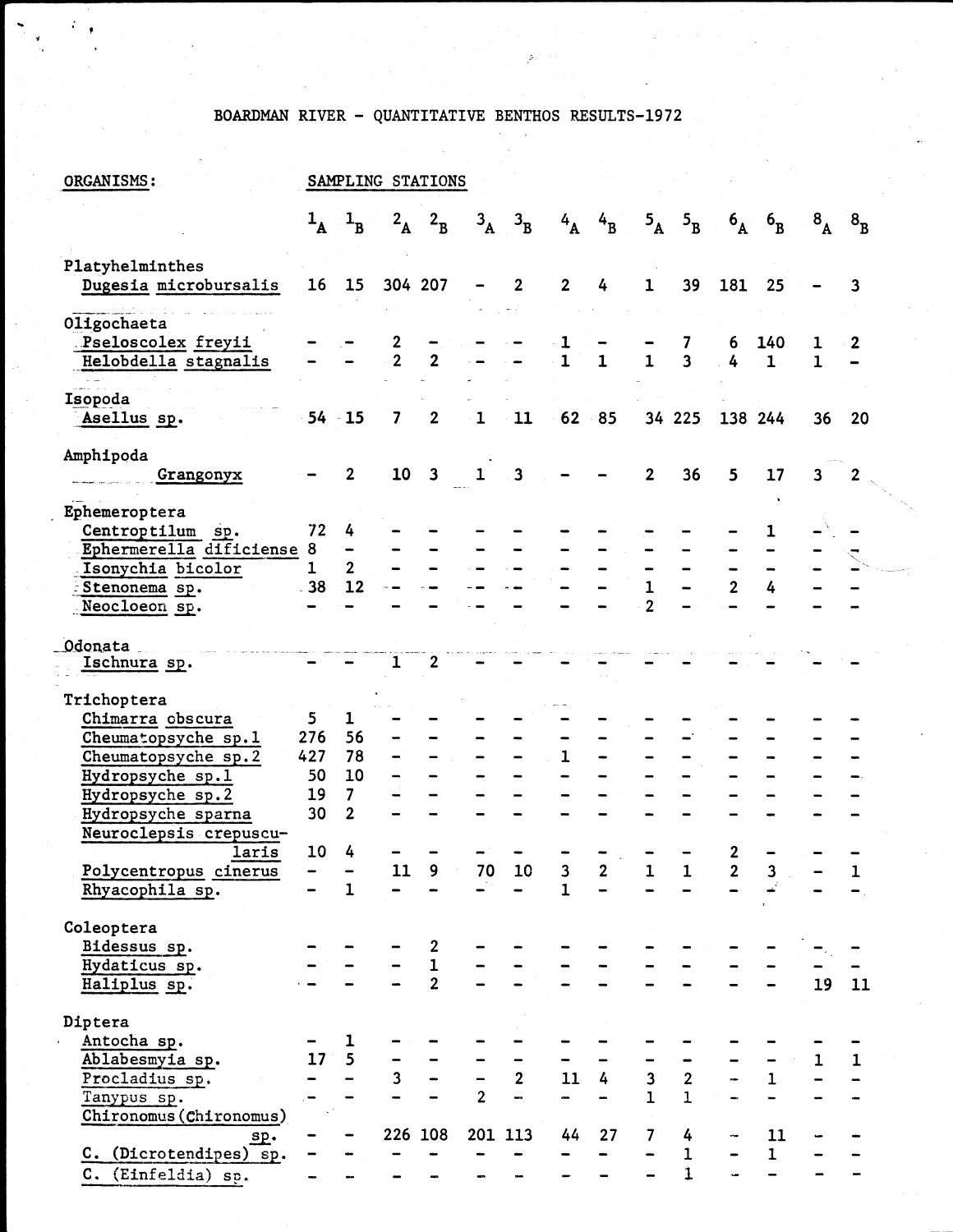## BOARDMAN RIVER - QUANTATIVE BENTHOS RESULTS-1972 CON'T.

 $\label{eq:2.1} \begin{array}{l} \left( \rho_{\text{max}} \right) \rightarrow \left( \rho_{\text{max}} \right) \rightarrow \left( \rho_{\text{max}} \right) \\ \left( \rho_{\text{max}} \right) \rightarrow \left( \rho_{\text{max}} \right) \rightarrow \left( \rho_{\text{max}} \right) \rightarrow \left( \rho_{\text{max}} \right) \end{array}$ 

ist.

 $\sim$ 

| ORGANISMS:                                 |                |                           |                 | SAMPLING STATIONS |             |                |                         |              |                |              |                |              |                           |                |  |
|--------------------------------------------|----------------|---------------------------|-----------------|-------------------|-------------|----------------|-------------------------|--------------|----------------|--------------|----------------|--------------|---------------------------|----------------|--|
|                                            |                | $\mathbf{1}_{\mathbf{B}}$ | $2_{\rm A}$     | 2A                | $3\text{Å}$ | $3_{\text{B}}$ | $4\text{A}$             | $4_B$        | $5^{\text{A}}$ | $5\,\rm B}$  | $6_{\text{A}}$ | $6_{\rm B}$  | $\mathbf{8}_{\mathbf{A}}$ | $8_{\text{B}}$ |  |
| C. (Cryptochironomus)                      |                |                           |                 |                   |             |                |                         |              |                |              |                |              |                           |                |  |
| $s_{\mathbf{p}}.$                          |                |                           |                 | 7                 |             | 16             |                         | 35           |                |              |                |              |                           |                |  |
| C. (Endochironomus) sp. 1                  |                |                           | 65              | $\frac{1}{2}$     | 71          | $29 -$         | 62                      | 29           |                |              |                | $\mathbf{3}$ | 46                        | 45             |  |
| Glyptotendipes sp.                         |                |                           | 51              | 35.               |             |                | 36                      | 34           | $\overline{2}$ | $\mathbf{1}$ |                | 3            |                           |                |  |
| Microtendipes aberrans                     | 38             | 13                        |                 |                   |             |                |                         |              |                |              |                |              |                           |                |  |
| Paralauterborniella sp.-                   |                |                           |                 |                   |             |                |                         |              |                |              |                |              |                           |                |  |
| Pseudochironomus sp.                       |                |                           |                 |                   |             |                |                         |              |                |              |                |              |                           |                |  |
| Paratendipes duplicatus -                  |                | 3                         |                 |                   |             |                |                         |              |                |              |                |              |                           |                |  |
| Polypedilum sp.                            |                |                           | 34 <sup>°</sup> | 15                |             |                |                         |              |                |              |                |              | 8                         | 5              |  |
| Tanytarsus sp.                             | 15             | 6                         |                 |                   |             |                |                         |              |                |              |                |              |                           |                |  |
| Cardiocladius sp.                          | 18             | 6                         |                 |                   |             |                |                         |              |                |              |                |              |                           |                |  |
| Cricotopus sp.                             |                |                           |                 | 20 108            | 15          | 16             | 149                     | 67           | 17             |              |                |              |                           |                |  |
| Orthocladius sp.                           | $\overline{2}$ |                           |                 |                   |             |                |                         |              |                |              |                |              | 10                        | 17             |  |
| Psectrocladius sp.                         |                |                           |                 |                   | 34          |                |                         |              |                |              |                |              |                           |                |  |
| Mollusca                                   |                |                           |                 |                   |             |                |                         |              |                |              |                |              |                           |                |  |
| Sphaerium sp.                              |                |                           |                 |                   |             |                |                         |              |                |              |                |              | 3                         |                |  |
| Physa integra                              | 22             | $\approx 11$ :            |                 |                   |             |                | 1                       | $\mathbf{1}$ |                |              |                |              |                           |                |  |
| Stagnicola sp.                             |                |                           |                 |                   |             |                | $\overline{\mathbf{3}}$ |              |                |              |                |              | 12                        | 12             |  |
|                                            |                | ತ ಎಲ್ಲ                    |                 |                   |             |                |                         |              |                |              |                |              |                           |                |  |
| Total Number of Species<br>Total Number of | 20             | 21                        | 13              | 14                | 8           | 10             | 14                      | 12           | 13             | 14           | 8              | 16           | 11                        | 10             |  |
| Organisms                                  | 1179 254       |                           |                 | 990 503           | 395 203     |                | 377 289                 |              |                |              | 73 326 340 457 |              | 140 119                   |                |  |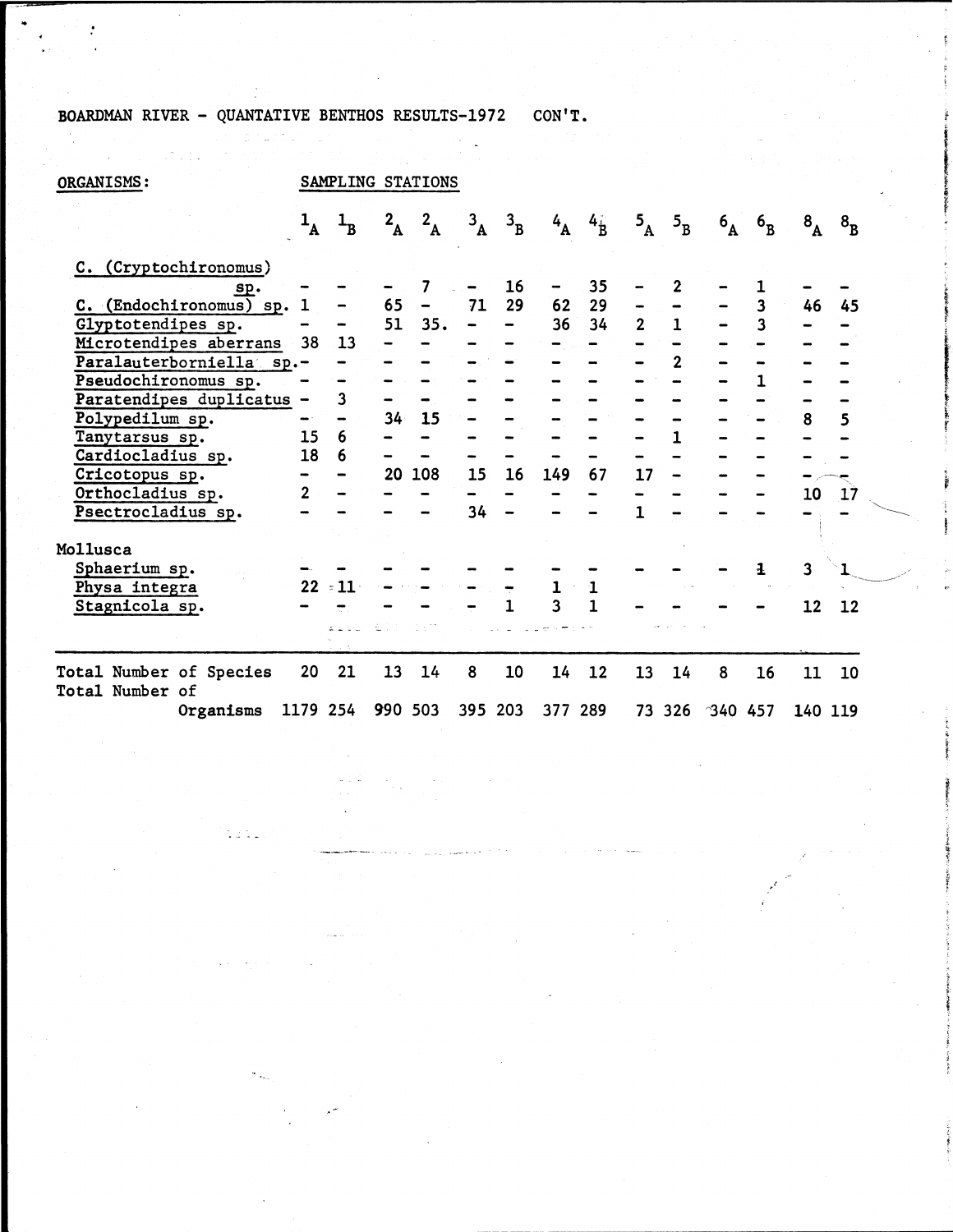BOARDMAN RIVER  $\frac{1}{x}$  SOUTH AIRPORT ROAD - Station No. 1

 $\hat{\mathbf{r}}$ 

 $\hat{\zeta}_{\rm obs}$ 

| DATE:    | Flow<br>CFS | D.0.<br>ppm | <b>B.O.D.</b><br>ppm | Temp.<br>$^{\circ}$ C | pH      | T.C.<br>#100ml           | $NO3 - N$<br>ppm       | $NO2-N$<br>ppm               | $NI_2-N$<br>ppm | \$10 <sub>2</sub><br>ppm   | C1<br>ppm              | Dis. PO4<br>ppm | Tot. $P0_4$<br>ppm     |
|----------|-------------|-------------|----------------------|-----------------------|---------|--------------------------|------------------------|------------------------------|-----------------|----------------------------|------------------------|-----------------|------------------------|
| 7/17/72  |             | 9.1         | 1.6                  | 19                    | 7.85    | 510                      | .08                    | .015                         | .051            | 5.96                       | 4.05                   | .050            | .032                   |
| 7/24/72  |             | 8.6         | 1.6                  | 21                    | 8.05    | 310                      | .120                   | .004                         | .031            | 7.56                       | .13                    | .144            | .032                   |
| 7/26/72  |             | 8.85        | 1.35                 | 18                    | 8.05    | 120                      | .233                   | .005                         | .027            | 9.06                       | 3.50                   | .226            | .276                   |
| 7/31/72  |             | 8.6         | $\cdot$ 7            | 19                    | 8.1     | 200                      | .349                   | .004                         | .076            | 8.46                       | 2.40                   | .209            | .243                   |
| 8/2/72   |             | 8.1         | $\ddot{.}4$          | 19                    | 8.1     | 445                      | .376                   | .004                         | .123            | 8.17                       | 4.66                   | .052            | .102                   |
| 8/8/72   |             | $- -$       | $\qquad \qquad -$    | --                    | $-\! -$ | 110                      | --                     | $\qquad \qquad \blacksquare$ | --              | $\qquad \qquad \cdots$     | $\qquad \qquad \cdots$ | $-\!$ $\!-$     | $\sim$                 |
| 8/14/72  |             | 9.4         | $\cdot$ 8            | 18                    | 8.2     | 200                      | $\mathbf 0$            | .001                         | .13             | $\qquad \qquad \text{---}$ | --                     | .25             | $\qquad \qquad \cdots$ |
| 10/25/72 |             | 12.8        | 1.0                  | $-$                   | 7.9     | $210 -$                  | $\qquad \qquad \cdots$ | $\qquad \qquad \cdots$       | ---             | --                         | $- -$                  | $-\!$ $\!-$     | $\cdots$               |
| 11/8/72  |             | 12.0        | .8                   | 7.0                   | 8.1     | 20                       | .171                   | .004                         | .058            | 9.70                       | 0.0                    | .025            | .025                   |
| 1/25/73  |             | 15.6        | 1.0                  | 2.5                   | 7.95    | 20                       | .377                   | .004                         | .052            | 8.45                       | 0.59                   | .050            | .032                   |
| 1/26/73  |             | 13.6        | 1.5                  | 2.2                   | 7.90    | $\mathbf{1}$             | .182                   | .004                         | .061            | 8.90                       | 0.51                   | .052            | .029                   |
| 1/31/73  |             | 13.6        | 3.2                  | .5                    | 8.0     | 50                       | .188                   | .004                         | .080            | 9.05                       | 0.88                   | .036            | .030                   |
| 2/7/73   |             | 11.8        | 1.0                  | 2.0                   | 8.0     | 70                       | .189                   | .004                         | .036            | 8.89                       | 0.0                    | .030            | .039                   |
| 2/14/73  |             | 14.         | 2.2                  | 1.0                   | 7.8     | 10                       | .399                   | .004                         | .049            | 9.47                       | .29                    | .042            | .039                   |
| 2/21/73  |             | 13.8        | 2.0                  | 1.0                   | 8.15    | --                       | .422                   | .003                         | .048            | 11.13                      | 3.90                   | .044            | .046                   |
| 2/28/73  |             | 13.2        | 1.6                  | 2.0                   | 8.1     | $10$                     | .486                   | .003                         | .072            | 8.78                       | 4.16                   | .037            | .051                   |
| 3/6/73   |             | 12.4        | 1.6                  | 4.0                   | 8.1     | $-\! -$                  | 437                    | .004                         | 085             | 9.89                       | 4.46                   | 037             | 049                    |
| 3/14/73  |             | 11.6        | 1.6                  | 6.0                   | 7.95    | $\overline{\phantom{m}}$ | .350                   | .003                         | 047             | 8.15                       | 4.68                   | 121             | 070                    |
| 3/21/73  |             | 12.0        | 2.0                  | 3.5                   | 7.85    | $\frac{1}{2}$            |                        |                              |                 |                            |                        |                 |                        |
| 4/2/73   |             | 12.0        | 2.0                  | 8.0                   | 7.9     | $\sim$ $\sim$            | .336                   | .002                         | 043             | 110.06                     | 3.94                   | 274             | .047                   |
| 4/18/73  |             | 11.5        | 1.8                  | 9.0                   | 7.95    | 10 <sup>°</sup>          | .309                   | .002                         | 035             | 7.36                       | 3.65                   | .063            | .046                   |
| 5/03/73  |             | 11.0        | 1.6                  | 11.2                  | 7.90    | 20                       | 281                    | .002                         | 044             | 7.19                       | 3.71                   | .031            | .041                   |

 $\frac{1}{2}$ 

 $\mathcal{F}_{\mathbf{a}}$ 

÷,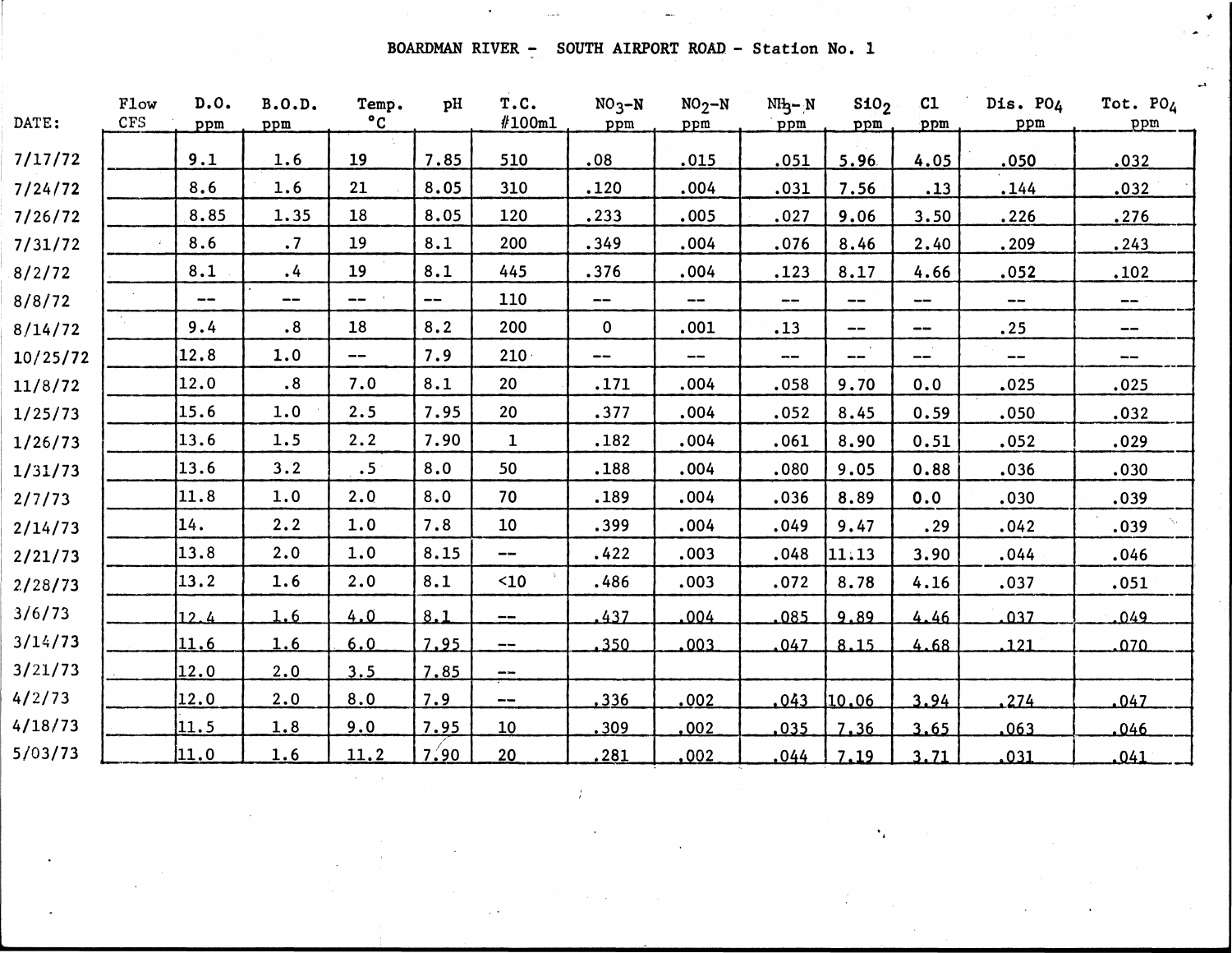BOARDMAN RIVER - CASS STREET - Station No. 8

 $\cdot$ 

 $\frac{1}{\lambda_{\rm m}}$ 

 $\Delta t = 0.1$ 

 $\mathcal{T}$ 

| DATE:    | Flow<br><b>CFS</b>       | D.0.<br>ppm   | B.0.D.<br>ppm | Temp.<br>$^{\circ}$ C | pH    | T.C.<br>#100ml           | $NO3 - N$<br>ppm       | $NO2-N$<br>ppm           | $NH - 3N$<br>ppm | \$10 <sub>2</sub><br>ppm | C1<br>ppm                | Dis. PO4<br>ppm | Tot. $POA$<br>ppm |
|----------|--------------------------|---------------|---------------|-----------------------|-------|--------------------------|------------------------|--------------------------|------------------|--------------------------|--------------------------|-----------------|-------------------|
| 7/17/72  | 362                      | 8.5           | 3.2           | 22                    | 8.0   | 8300                     | .325                   | .019                     | .119             | 8.39                     | 5.66                     | .316            | 203               |
| 7/24/72  | 271                      | 8.45          | 2.35          | 25                    | 8.15  | 2700                     | .215                   | .038                     | .019             | 8.01                     | 2.70                     | .256            | .098              |
| 7/26/72  | 239                      | 8.40          | 2.40          | 21                    | 8.1   | 3300                     | .090                   | .008                     | .450             | $\overline{\phantom{m}}$ | $\sim$                   | .340            | $\frac{1}{2}$     |
| 7/31/72  | 243                      | 8.4           | 1.0           | 21.5                  | 8.2   | 1000                     | .010                   | .003                     | .620             | --                       | $\rightarrow$            | .290            | $- -$             |
| 8/2/72   | 312                      | 8.2           | 2.2           | 21.5                  |       | $8.05$   15,400          | .018                   | .006                     | .210             | $\qquad \qquad \cdots$   | $\sim$ $\sim$            | .280            | $- -$             |
| 8/8/72   | um ani                   | $\frac{1}{2}$ | $- -$         | --                    | $- -$ | 8,800                    | $\qquad \qquad \cdots$ | $\overline{\phantom{a}}$ | ---              | $\qquad \qquad \cdots$   | $- -$                    | $\frac{1}{2}$   | --                |
| 8/14/72  | 269                      | 9.6           | 1.45          | 20.5                  | 8.1   | 2,700                    | $\mathbf 0$            | .015                     | .520             | $-\!$ $\!$               | $\sim$ $\sim$            | .265            | $\frac{1}{2}$     |
| 10/25/72 | $\cdots$                 | 12.0          | 2.4           |                       | 7.90  | 210                      | ---                    | $- -$                    | --               | $\qquad \qquad \cdots$   | ∸-                       | --              | $- -$             |
| 11/8/72  | $\overline{\phantom{m}}$ | 11.8          | 1.4           | $\overline{7}$        | 8.1   | $20$                     | .170                   | .010                     | .221             | 9.42                     | 4.53                     | .276            | .316              |
| 1/25/73  | 354                      | 15.2          | 1.9           | 2.5                   | 7.95  | $10$                     | .439                   | .013                     | .187             | 8.84                     | 5.45                     | .083            | .059              |
| 1/26/73  | 325                      | 13.5          | 1.9           | 2.5                   | 7.90  | 10                       | .382                   | .007                     | .197             | 9.10                     | 6.75                     | $\frac{1}{2}$   | .085              |
| 1/31/73  | $\frac{1}{2}$            | 13.2          | 3.0           | 1.5                   | 8.0   | $10$                     | .412                   | .006                     | .217             | 9.17                     | .406                     | .090            | .137              |
| 2/7/73   | $\frac{1}{2}$            | 11.4          | 1.0           | 2.0                   | 8.0   | 160                      | .437                   | .006                     | .208             | 9.32                     | 3.54                     | .081            | .108              |
| 2/14/73  | ---                      | 13.6          | 2.0           | 1.5                   | 8.0   | 20                       | .418                   | .005                     | .266             | 9.69                     | 5.01                     | .031            | .038              |
| 2/21/73  | --                       | 13.4          | 2.6           | 1.5                   | 8.05  | ---                      | .528                   | .004                     | .195             | 7.68                     | 11.03                    | .088            | .099              |
| 2/28/73  | <b>State Group</b>       | 13.4          | 2.0           | 2.0                   | 8.05  | 10                       | .544                   | .004                     | .234             | 7.80                     | 7.12                     | .042            | .084              |
| 3/6/73   | $\cdots$                 | 12.2          | 2.4           | 3.0                   | 8.01  | $\overline{\phantom{m}}$ | .576                   | .003                     | .203             | 7.68                     | 6.43                     | .055            | .054              |
| 3/14/73  | $\cdots$                 | 12.0          | 2.4           | 4.0                   | 8.1   | $\cdots$                 | .533                   | .004                     | .264             | 7.34                     | 7.35                     | .043            | .113              |
| 3/21/73  | $\cdots$                 | 11.6          | 2.2           | 5.5                   | 7.9   | $\frac{1}{2}$            | $\blacksquare$         | $\sim$ $-$               | $- -$            | $- -$                    | $\overline{\phantom{m}}$ | --              | $\pmb{\cdots}$    |
| 4/2/73   | 534                      | 12.2          | 2.4           | 7.0                   | 8.    | 30                       | .467                   | .007                     | .450             | 7.44                     | 9.82                     | .037            | .083              |
| 4/18/73  | $\cdots$ $\cdots$        | 11.5          | 2.6           | 8.5                   | 8.1   | 25                       | .386                   | .005                     | .150             | 8.70                     | 6.26                     | .123            | .134              |
| 5/03/73  | $- -$                    | 11.0          | 2.5           | 11.4                  | 8,05  | 30                       | .328                   | .001                     | .165             | 8.46                     | 6.18                     | .141            | .187              |

 $\hat{I}$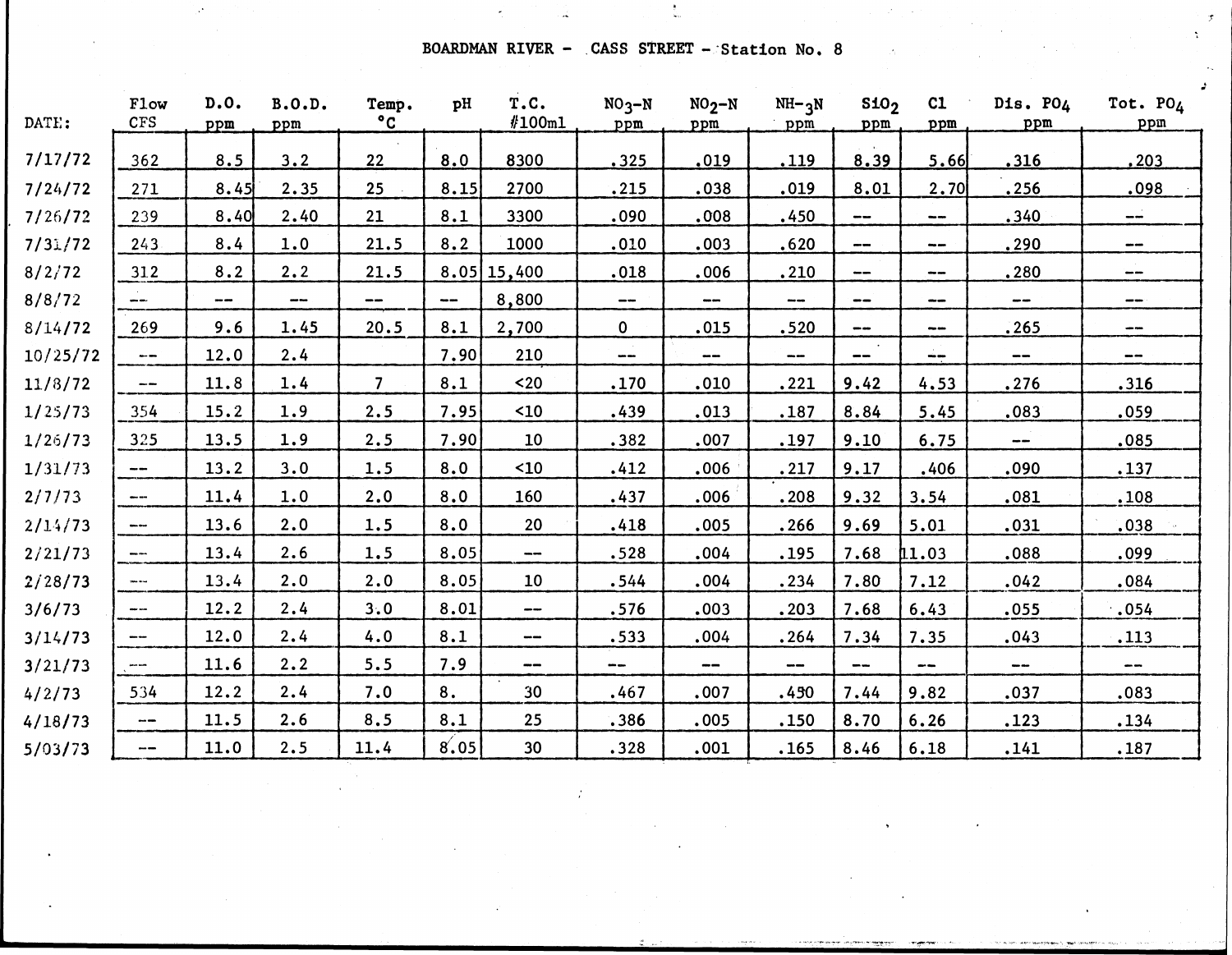BOARDMAN RIVER - 8th. STREET - Station No. 3

| DATE:    | Flow<br><b>CFS</b>                                                                             | D.0.<br>ppm | B.0.D.<br>ppm | Temp.<br>$^{\circ}$ C  | pH   | T.C.<br>#100ml           | $NO3 - N$<br>ppm | $NO2 - N$<br>ppm | $NH_{3}N$<br>ppm | \$10 <sub>2</sub><br>ppm | C1<br>ppm     | Dis. PO4<br>ppm          | Tot. $PO_4$<br>ppm       |
|----------|------------------------------------------------------------------------------------------------|-------------|---------------|------------------------|------|--------------------------|------------------|------------------|------------------|--------------------------|---------------|--------------------------|--------------------------|
| 7/17/72  | 361.5                                                                                          | 9.25        | 1.65          | 22                     | 8.1  | 250                      | .262             | .011             | .258             | 8.12                     | 4.76          | .241                     | .191                     |
| 7/24/72  | 271.                                                                                           | 9.05        | 2.15          | 25                     | 8.15 | 1050                     | .521             | .122             | .035             | 8.11                     | 4.30          | .633                     | .399                     |
| 7/26/72  | 239.                                                                                           | 8.5         | 1.70          | 22                     | 8.1  | 180                      | .002             | .001             | .030             | 7.73                     | 4.91          | .532                     | $-\!$ $\!-$              |
| 7/31/72  | 243                                                                                            | 9.1         | $\cdot$ 3     | 21.5                   | 8.3  | 50                       | .884             | .004             | .041             | 8.57                     | 6.14          | .485                     | 566.                     |
| 8/2/72   | 312.5                                                                                          | 8.85        | .55           | 21.5                   | 8.05 | 1030                     | .496             | .005             | .087             | .830                     | .655          | .386                     | .551                     |
| 8/8/72   | 269                                                                                            | 10.6        | 1.80          | 19.5                   | 8.25 | 8000                     | ---              | --               | $\frac{1}{2}$    | $\frac{1}{2}$            | $-\!$ $\!-$   | $\overline{\phantom{m}}$ | $\overline{\phantom{m}}$ |
| 8/14/72  | 269                                                                                            | 10.6        | 1.80          | 19.5                   | 8.25 | 300                      | .10              | .029             | .60              | $\cdots$ $\cdots$        | $\frac{1}{2}$ | .54                      | $\sim$ $\sim$            |
| 10/25/72 | ---                                                                                            | 11.4        | 1.1           | $\qquad \qquad \cdots$ | 7.95 | 800                      | 3.946            | .026             | .424             | 10.04                    | 43.03         | 3.355                    | 7.926                    |
| 11/8/72  | --                                                                                             | 11.4        | $\cdot$ 6     | 7 <sup>7</sup>         | 8.0  | $20$                     | .168             | .008             | .387             | 9,66                     | 3,90          | .599                     | 680                      |
| 1/25/73  | ---                                                                                            | 15.0        | 1.3           | 2.5                    | 8.1  | $10$                     | .388             | .005             | .212             | 8.86                     | 2,93          | .070                     | .063                     |
| 1/26/73  | $\overline{\phantom{a}}$                                                                       | 12.8        | 2.2           | 2.5                    | 8.0  | $10$                     | .168             | .005             | .226             | 8.39                     | 1.74          | .071                     | 078                      |
| 1/31/73  | $\frac{1}{2}$                                                                                  | 13.0        | 3.2           | .5                     | 8.0  | 10 <sub>10</sub>         | .397             | .005             | .278             | 9.34                     | 2.61          | .142                     | .191                     |
| 2/7/73   | ---                                                                                            | 11.2        | 1.0           | 2.0                    | 8.0  | 5 <sub>5</sub>           | .411             | .005             | .321             | 9.17                     | 2.92          | .176                     | .189                     |
| 2/14/73  | te en                                                                                          | 13.6        | 1.8           | 2.0                    | 7.9  | 5<                       | .396             | .005             | .385             | 9.27                     | 4.61          | .026                     | .062                     |
| 2/21/73  | --                                                                                             | 13.4        | 3.8           | 1.5                    | 8.05 | $\frac{1}{2}$            | .446             | .003             | .576             | 10.25                    | 5.99          | .164                     | .285                     |
| 2/28/73  | $\frac{1}{2} \left( \frac{1}{2} \right) \left( \frac{1}{2} \right) \left( \frac{1}{2} \right)$ | 13.2        | 2.0           | 2.0                    | 8.05 | $<$ 5                    | .442             | .003             | .452             | 10.13                    | 5.79          | .069                     | .200                     |
| 3/6/73   | an an                                                                                          | 12.0        | 2.6           | 3.0                    | 8.1  | $- -$                    | .497             | .004             | .321             | 10.47                    | 5.97          | .076                     | .064                     |
| 3/14/73  |                                                                                                | 11.0        | 2.6           | 5.0                    | 7.95 | $- -$                    | .450             | .003             | .291             | 7.80                     | 6.46          | .030                     | .056                     |
| 3/21/73  | $\sim$ $\sim$                                                                                  | 11.4        | 1.8           | 3.0                    | 8.0  | $\overline{\phantom{a}}$ | .487             | .004             | .351             | 9.53                     | 7.48          | .038                     | .054                     |
| 4/2/73   | ---                                                                                            | 12.2        | 1.8           | 8.0                    | 7.95 | $\frac{1}{2}$            | .415             | .001             | .653             | 10.25                    | 9.77          | .031                     | .059                     |
| 4/18/73  | $- -$                                                                                          | 11.5        | 1.6           | 9.0                    | 8.0  | 20                       | .375             | .004             | .279             | 8.72                     | 5.70          | .166                     | .309                     |
| 5/03/73  | --                                                                                             | 11.5        | 2.0           | 11.0                   | 7.85 | 40                       | .335             | .006             | .198             | 6.67                     | 5.31          | .233                     | .309                     |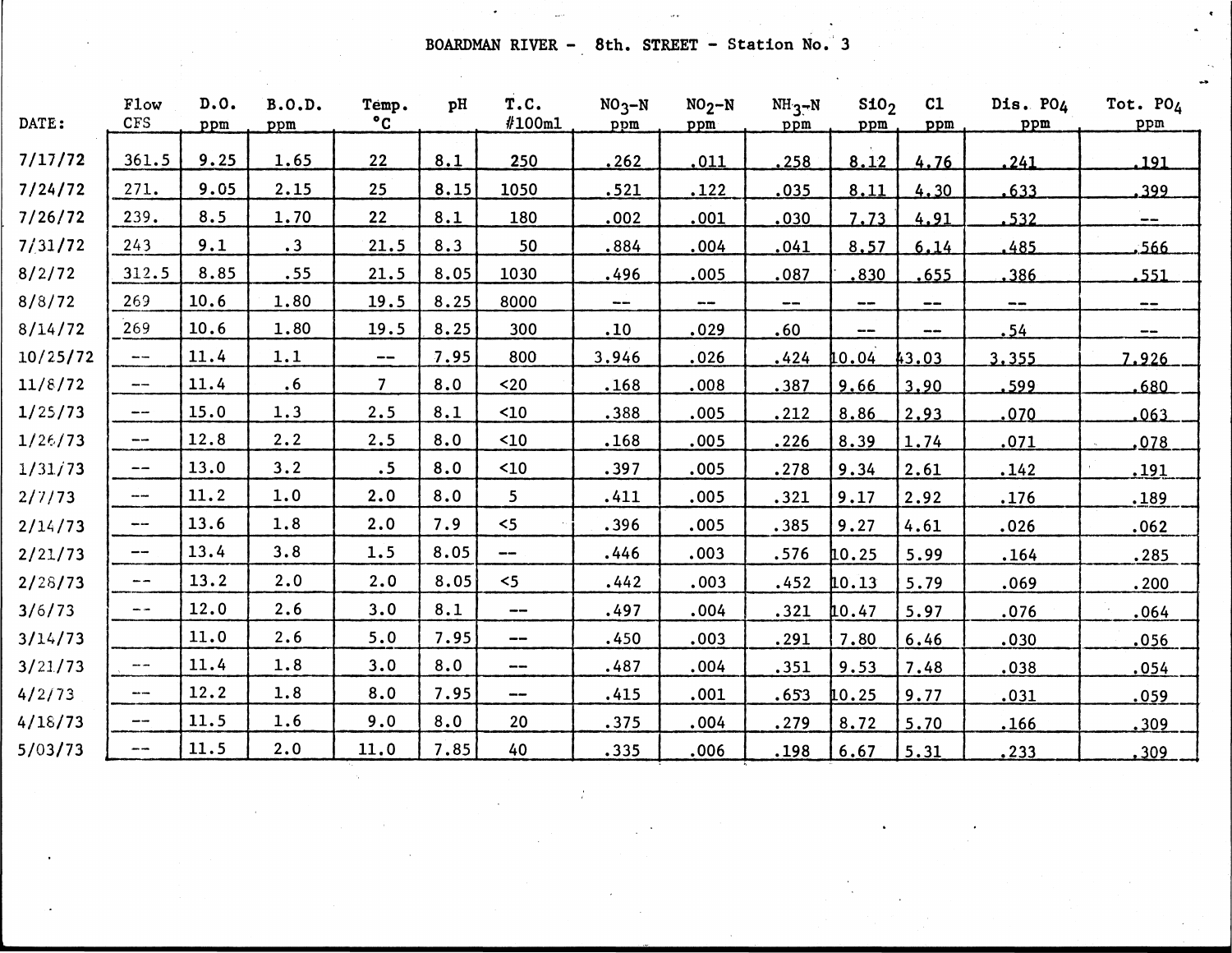BOARDMAN RIVER - FRONT STREET - Station No. 6

*At*

| DATE:    | Flow<br><b>CFS</b> | D.0.<br>ppm                  | <b>B.O.D.</b><br>ppm         | Temp.<br>$\degree$ C   | pH                       | T.C.<br>#100ml | $NO3 - N$<br>ppm                        | $NO2 - N$<br>ppm                | $NH_3-N$<br>ppm          | \$10 <sub>2</sub><br>ppm     | c1<br>ppm              | Dis. PO4<br>ppm          | Tot. PO4<br>ppm   |
|----------|--------------------|------------------------------|------------------------------|------------------------|--------------------------|----------------|-----------------------------------------|---------------------------------|--------------------------|------------------------------|------------------------|--------------------------|-------------------|
| 7/17/72  |                    | 8.75                         | 1.65                         | 22                     | 8.0                      | 400            | .266                                    | .017                            | .182                     | 8.39                         | 4.08                   | .094                     | .310              |
| 7/24/72  |                    | 8.4                          | 2.0                          | 25                     | 8.15                     | 330            | .004                                    | .001                            | .037                     | 7.88                         | 4.70                   | .319                     | .340              |
| 7/26/72  |                    | ---                          | $\overline{\phantom{m}}$     | $- -$                  | $\sim$ $\sim$            | 650            | $\cdots$                                | $-\!$ $\!-$                     | --                       | $\sim$ $\sim$                | we an                  | $\overline{\phantom{m}}$ | $\cdots$ $\cdots$ |
| 7/31/72  |                    | $-\!$ $\!-$                  | --                           | $\frac{1}{2}$          | $\overline{\phantom{m}}$ | 220            | $\hspace{0.05cm} \cdots$                | $- -$                           | --                       | $\qquad \qquad \blacksquare$ | $\qquad \qquad \cdots$ | $\overline{\phantom{m}}$ | $-\,-$            |
| 8/2/72   |                    | $\qquad \qquad \cdots$       | $\qquad \qquad \blacksquare$ | $\qquad \qquad \cdots$ | $-\!$ $\!-$              | 4300           | $\overline{\phantom{m}}$                | $\sim$ $\sim$                   | $- -$                    | $\qquad \qquad \blacksquare$ | --                     | $\qquad \qquad \cdots$   | --                |
| 8/8/72   |                    | $\cdots$                     | --                           | $- -$                  | $\sim$ $\sim$            | 3500           | $\overline{\phantom{a}}$                | $\qquad \qquad \  \  \, \cdots$ | ---                      | $\overline{\phantom{m}}$     | $\frac{1}{2}$          | $\sim$ $\sim$            | ---               |
| 8/14/72  |                    | $\qquad \qquad \blacksquare$ | ---                          | $- -$                  | $-\!$ $\!-$              | 900            | $\hspace{0.05cm}$ – $\hspace{0.05cm}$ – | $\sim$ $\sim$                   | $\overline{\phantom{m}}$ | $\div$                       | $\qquad \qquad -$      | $\qquad \qquad -$        | --                |
| 10/25/72 |                    | 11.6                         | .8                           | $-\!$ $\!-$            | 7.95                     | 70.5           | $\overline{\phantom{a}}$                | $-\!$ $\!-$                     | $- -$                    | $\frac{1}{2}$                | --                     | $-\!$ $\!-$              | --                |
| 11/8/72  |                    | 11.6                         | $\cdot 6$                    | $\overline{7}$         | 8.1                      | $20$           | .162                                    | .009                            | .272                     | 9.10                         | 2.85                   | .337                     | .417              |
| 1/25/73  |                    | 15.3                         | 1.0                          | 2.5                    | 8.0                      | $10$           | .403                                    | .006                            | .178                     | 8.84                         | 2.55                   | .059                     | .069              |
| 1/26/73  |                    | 13.2                         | 3.2                          | 2.5                    | 7.9                      | $\overline{2}$ | .396                                    | .006                            | .193                     | 8.94                         | 2.81                   | .060                     | .086              |
| 1/31/73  |                    | 13.4                         | 2.8                          | 1.5                    | 8.0                      | 60             | .408                                    | .006                            | .220                     | 9.12                         | 3.17                   | .122                     | .159              |
| 2/7/73   |                    | 11.4                         | 1.0                          | 2.0                    | 8.0                      | 30             | .412                                    | .006                            | .224                     | 10.18                        | 2.15                   | .088                     | .120              |
| 2/1.4/73 |                    | 13.6                         | 1.9                          | 1.5                    | 8.0                      | $10$           | 412                                     | .005                            | 291                      | 9.57                         | 3.23                   | 029                      | 039               |
| 2/21/73  |                    | 13.6                         | 2.8                          | 1.5                    | 8.05                     | $- -$          | 480                                     | .003                            | 223                      | 8.59                         | 4.71                   | .086                     | 127               |
| 2/28/73  |                    | 13.4                         | 3.0                          | 2.0                    | 8.10                     | $5$            | .495                                    | .004                            | .289                     | 7.81                         | 5.26                   | ,068                     | ,088              |
| 3/6/73   |                    | 12.4                         | 2.6                          | 5.0                    | 8.1                      | ---            | .510                                    | .003                            | .211                     | 9.61                         | 5.54                   | .029                     | .046              |
| 3/14/73  |                    | 11.4                         | 2.6                          | 5.0                    | 7.9                      | $- - -$        | .499                                    | .004                            | <u>.279</u>              | 7.33                         | 6.40                   | .043                     | .060              |
| 3/21/73  |                    | 11.6                         | 1.8                          | 4.0                    | 8.05                     | ---            | .464                                    | .005                            | .216                     | 7.23                         | 6.82                   | .029                     | .423              |
| 4/2/73   |                    | 12.4                         | 2.4                          | 7.0                    | 8.0                      | ---            | .448                                    | ,008                            | .482                     | 8,06                         | 8,84                   | .035                     | .050              |
| 4/18/73  |                    | 11.5                         | 2.0                          | 8.0                    | 8,1                      | 20             | ,374                                    | 005                             | .161                     | 8,82                         | 5.22                   | .664                     | .173              |
| 5/03/73  |                    | 11.0                         | 2,1                          | 11.0                   | 8.0                      | ~120           | .316                                    | 004                             | 329                      | 7.13                         | 5.80                   | .312                     | 262               |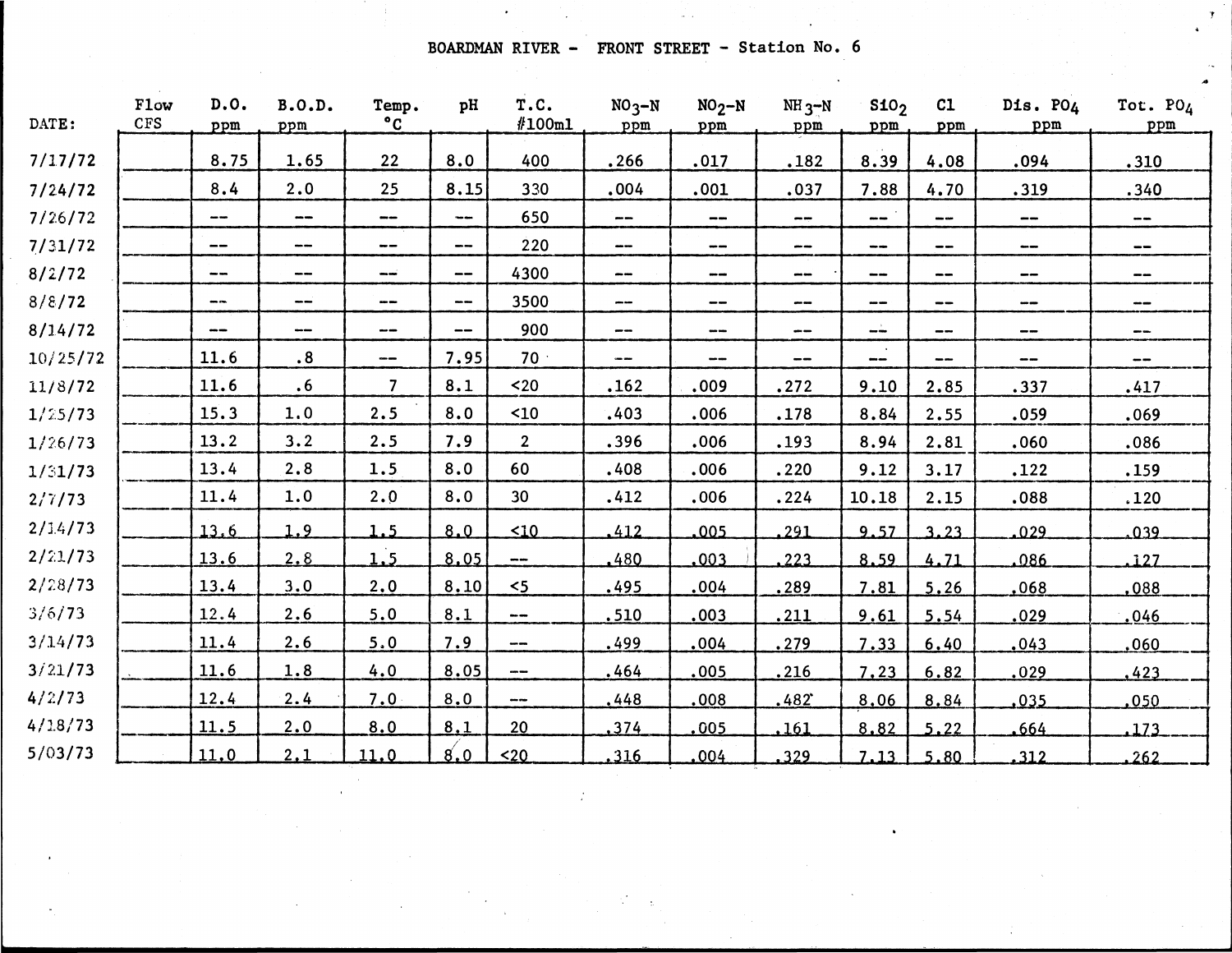KIDDS CREEK, Andrea State of the State of the State of the State of the State of the State of the State of the

 $\sim 10^7$ 

 $\mathcal{L}_{\mathcal{F}}$ 

*\**

| DATE:    | Flow<br><b>CFS</b> | D.0.<br>ppm | B.0.D.<br>ppm            | Temp.<br>$\circ$ <sub>C</sub> | pH    | T.C.<br>#100ml           | $NO3 - N$<br>ppm         | $NO2 - N$<br>ppm                     | $NH - 3N$<br>ppm | S10 <sub>2</sub><br>ppm | C1<br>ppm         | Dis. PO4<br>ppm | Tot. PO4<br>ppm          |
|----------|--------------------|-------------|--------------------------|-------------------------------|-------|--------------------------|--------------------------|--------------------------------------|------------------|-------------------------|-------------------|-----------------|--------------------------|
| 7/17/72  | 20.8               | 9.1         | 3.6                      | 15.5                          | 7.85  | 2400                     | .352                     | .008                                 | .066             | 10.53                   | 80.5              | .031            | .067                     |
| 7/24/72  | 14.3               | 9.05        | 1.85                     | 17.                           | 8.1   | 9400                     | .285                     | .001                                 | .047             | 12.24                   | 19.56             | .214            | .116                     |
| 7/26/72  | 14.3               | 9.6         | 1.6                      | 15.                           | 8.05  | 4600                     | .181                     | .002                                 | .027             | 10.87                   | 9.63              | .109            | .069                     |
| 7/31/72  | 16.3               | 9.1         | $\overline{8}$           | 17.                           | 8.1   | 3100                     | 689                      | 011                                  | 060              | 9.06                    | 20.37             | 047             | ىمەم                     |
| 8/2/72   | 42.6               | 8.1         | 2.9                      | 16.4                          | 8.2   | .04,000                  | .662                     | .012                                 | .057             | 9.35                    | 23.34             | .122            | .200                     |
| 8/8/72   | 48.0               | ---         | $\overline{\phantom{m}}$ | $\hspace{0.05cm} \ldots$      | $- -$ | 17,000                   | $\overline{\phantom{m}}$ | $\overline{\phantom{m}}$             | $- -$            | $\sim$ $\sim$           | $- -$             | $\frac{1}{2}$   | $\sim$                   |
| 8/14/72  | 20.7               | 9.45        | 1.0                      | 16.                           | 8.1   | 4,900                    | .14                      | .008                                 | .36              | $- -$                   | $\cdots$ $\cdots$ | .065            | $\frac{1}{2}$            |
| 10/25/72 | 19.0               | 11.2        | 1.4                      | $\frac{1}{2}$                 | 8.0   | 12,000                   | $\overline{\phantom{m}}$ | $\hspace{0.1mm}\ldots\hspace{0.1mm}$ | $\sim$ $\sim$    | --                      | --                | $- -$           | $\overline{\phantom{m}}$ |
| 11/8/72  | $- - -$            | 11.8        | 1.4                      | 8.                            | 8.1   | 140                      | 450                      | 007                                  | .094             | 11.07                   | 18.72             | 089             | 174                      |
| 1/25/73  | 1.6.0              | 14.7        | 1.4                      | 3.0                           | 8.1   | 600                      | .526                     | .005                                 | ,088             | 11.02                   | 19.23             | 072             | .106.                    |
| 1/26/73  | 17.2               | 12.6        | 3.2                      | 3.0                           | 8.0   | 100                      | .171                     | .004                                 | .063             | 9.99                    | 15.03             | .036            | .085                     |
| 1/31/73  | 20.0               | 13.6        | 3.2                      | .5                            | 8.1   | 340                      | .548                     | .005                                 | .087             | 11.81                   | 21.75             | .070            | .128                     |
| 2/7/73   | nas ana            | 11.         | 1.2                      | 2.5                           | 8.0   | 200                      | .553                     | .005                                 | .073             | 11.10                   | 20.59             | .040            | .114                     |
| 2/14/73  | --                 | 12.8        | 2.0                      | 3.0                           | 7.85  | 300                      | .542                     | .005                                 | .067             | 9.75                    | 19.99             | .053            | .115                     |
| 2/21/73  | ---                | 12.8        | 2.4                      | 1.0                           | 8.10  | $\frac{1}{2}$            | .694                     | .003                                 | .054             | 7.91                    | 42.94             | .097            | .094                     |
| 2/28/73  | $\sim$ 00.         | 12.8        | 2.6                      | 3.5                           | 8.10  | 750                      | .677                     | .003                                 | .048             | 6.42                    | 23.71             | .033            | .090                     |
| 3/6/73   |                    | 11.6        | 2.0                      | 5:0                           | 8.10  | $\overline{\phantom{m}}$ | .764                     | .005                                 | .064             | 8.23                    | 22.69             | .037            | .061                     |
| 3/14/73  | --                 | 10.8        | 3.8                      | 6.5                           | 7.90  | $\frac{1}{2}$            | .567                     | .005                                 | .069             | 7.42                    | 17.47             | .376            | .256                     |
| 3/21/73  | ---                | 12.2        | 2.6                      | 3.0                           | 8.15  | $\cdots$                 | .668                     | .003                                 | .050             | 8.01                    | 21.48             | .029            | .093                     |
| 4/2/73   | ---                | 11.6        | 3.4                      | 7.0 <sub>1</sub>              | 8.0   | $\overline{\phantom{m}}$ | 676                      | .004                                 | $0\overline{78}$ | 6.62                    | 21.66             | 064             | 499                      |
| 4/18/73  | $\sim$ $\sim$      | 11.4        | 3.0                      | 7.5                           | 8.1   | 400                      | .532                     | .005                                 | 054              | 11.2                    | 23.24             | 038             | 027                      |
| 5/03/73  | $\frac{1}{2}$      | 11.0        | 3.2                      | 9.5                           | 8.05  | 600                      | .466                     | .005                                 | 063              | 9.52                    | 21.01             | 050             | لنفت                     |

 $\sim$ 

 $\mathcal{T}$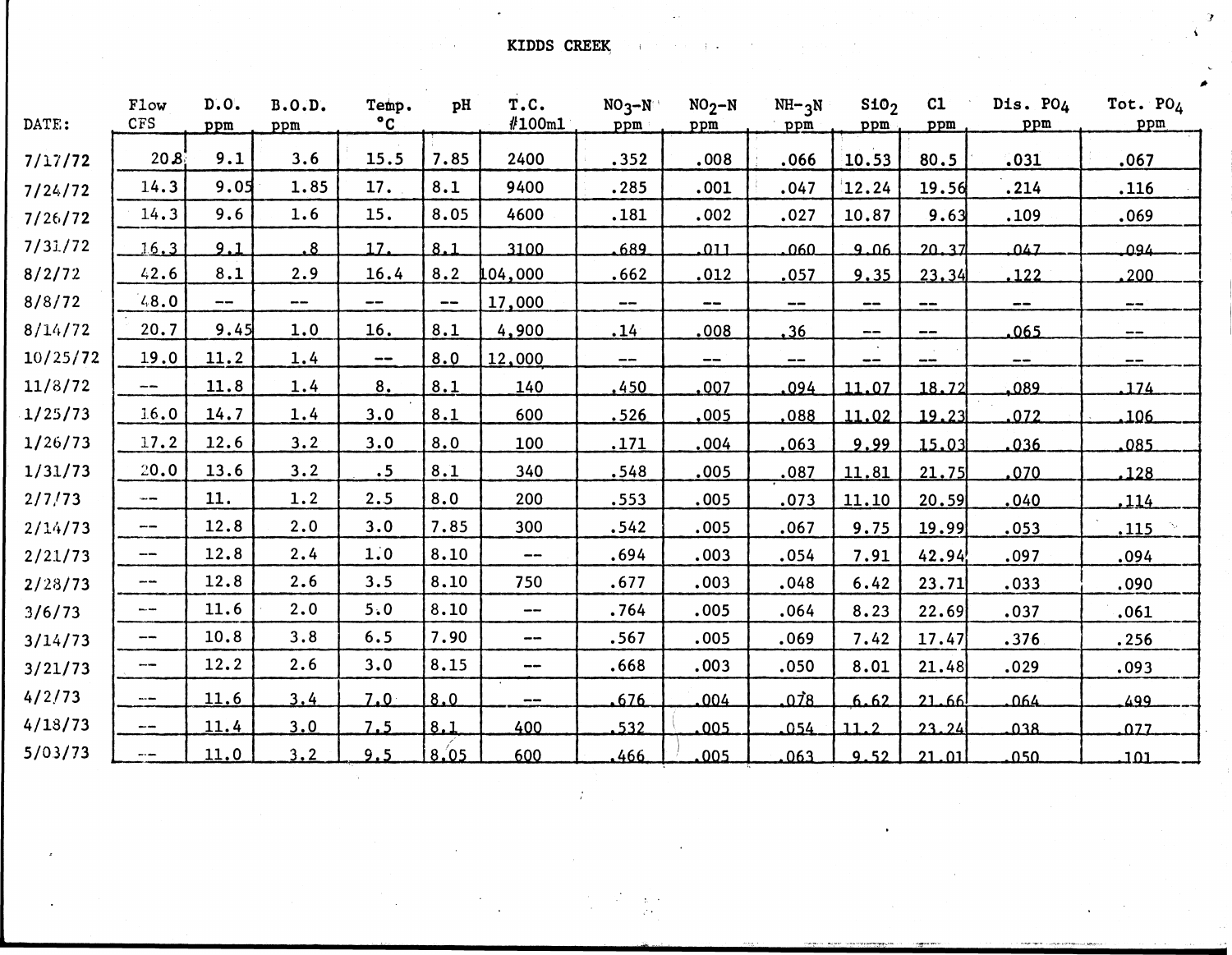$\frac{1}{\sqrt{2}}$ 

 $\tilde{\mathcal{A}}$ 

| Date     |                | Boardman R. at S. Airport Rd. |                       |                | Traverse-City Waste-Water Treat.<br>Eff1. |                        | $\pmb{\lambda}$<br>Boardman R. at 8th Street |                      |                       |  |  |
|----------|----------------|-------------------------------|-----------------------|----------------|-------------------------------------------|------------------------|----------------------------------------------|----------------------|-----------------------|--|--|
|          | B.0.D.<br>mg/l | Tot $PO_4-P$<br>mg/l          | Coliform<br>no./100ml | B.0.D.<br>mg/l | Tot $P0_4-P$<br>mg/l                      | Coliform<br><b>MPN</b> | B.0.D.<br>mg/l                               | Tot $P0_4-P$<br>mg/l | Coliform<br>No./100ml |  |  |
| 7/12/72  | 1.6            | .032                          | 510                   | 155            | 6.0                                       | $* 4300$<br>* 15000    | 1.65                                         | .191                 | 250                   |  |  |
| 7/24/72  | 1.6            | .032                          | 310                   | 160            | 7.5                                       | 1,400,000<br>1,400,000 | 2.15                                         | .399                 | 1050                  |  |  |
| 7/26/72  | 1.35           | .276                          | 120                   | 232            | 5.5                                       | 46,000<br>930          | 1.70                                         | ----                 | 180                   |  |  |
| 7/31/72  | $1.0$          | .243                          | 200                   | 170            | 6.0                                       | 91<br>430              | $1.0$                                        | .566                 | 50                    |  |  |
| 8/2/72   | $1.0$          |                               | 445                   | 9.0            | 4.0                                       | 1,400,000<br>430       | 1.0                                          | .551                 | 1030                  |  |  |
| 8/8/72   |                |                               | 110                   | 47             | 6.0                                       | 1,400,000              | 1.8                                          |                      | 8000                  |  |  |
| 8/14/72  | $-1.0$         | .250                          | 200                   | 21             | 5.5                                       | 750<br>91              | 1.8                                          | .540                 | 300                   |  |  |
| 10/25/72 | 1.0            |                               | 210                   | 20             | 6.0                                       | 430<br>30              | 1.1                                          |                      | 800                   |  |  |
| 11/8/72  | $1.0$          | .025                          | 20                    | 27             | 6.0                                       | 2300<br>7300           | 1.0                                          | .680                 | $20$                  |  |  |
| 1/25/73  | 1.0            | .032                          | 20                    |                |                                           | 930<br>150             | 1.3                                          | .063                 | $10$                  |  |  |
| 1/26/73  | 1.5            | .029                          | $\mathbf{1}$          |                | $\qquad \qquad \cdots$                    | 30 <sub>o</sub><br>91  | 2.2                                          | .078                 | $10$                  |  |  |
| 1/31/73  | 3.2            | .030                          | 50                    | 15             | 1.8                                       | 30<br>36               | 3.2                                          | .191                 | 10                    |  |  |
| 2/7/73   | 1.0            | .039                          | 70                    | 13             | 1.8                                       | 36<br>30               | 1.0                                          | .191                 | 5 <sub>1</sub>        |  |  |
| 2/14/73  | 2.2            | .039                          | 10                    | 19             | 0.8                                       | 36<br>30               | 1.8                                          | .062                 | $5$                   |  |  |
| 2/21/73  | 2.0            | .046                          |                       | 15             | 2, 0                                      | 30<br>30               | 3.8                                          | .285                 |                       |  |  |

\*Coliform (MPN\*s) analyzed daily at 11:00 AM and 1:00 PM